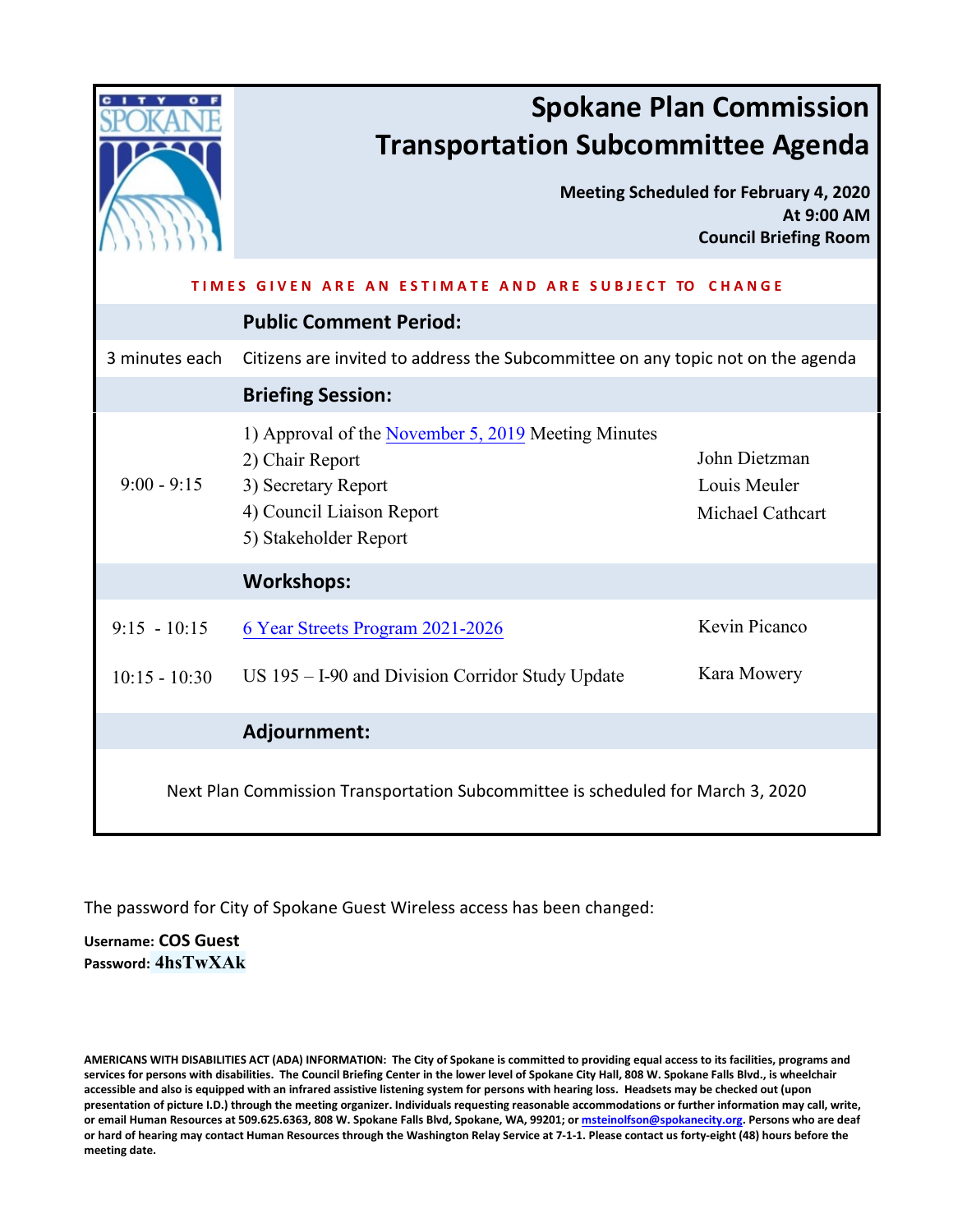# <span id="page-1-0"></span>**Spokane PC Transportation Sub-Committee – Draft**

### **November 5, 2019**

**Meeting Minutes: Meeting called to order at 9:00 am** 

#### **Attendance:**

- **Subcommittee Members Present**: John Dietzman, Charles Hansen, Paul Kropp, Heleen Dewey, Raychel Callary, John Vansant, Eve Nelson, Greg Figg (for Char Kay), Mike Tresidder, Dennis Morford, Rhonda Young
- **Subcommittee Members Not Present**: Todd Beyreuther, Kitty Klitzke, Joe Tortorelli,
- **Staff Members Present**: Louis Meuler, Inga Note, Brandon Blankenagle, Katherine Miller, Kate Burke (Council Liaison)

### **Public Comment:**

**NONE** 

### **Briefing Session:**

- 1. **Approval of Minutes from July, 9 2019** Approved unanimously
- **2. Chair Report- John Dietzman**
- NONE
- **3. Secretary Report Louis Meuler**
	- Spoke about upcoming Division Street Study, US 195 Study, and West Plains study.
- **4. Council Liaison Report Kate Burke**
	- Vacated Upriver Drive by Avista and that will become a park. Vacated Cataldo by sportsplex. Talked about walkability team. Warming shelter/center on Cannon Street is being brought up to code
- **5. Stakeholder Reports**
	- Dennis Morford, Citizens Transporation Advisory Board (CTAB) –Spoke on the Transportation Benefit District TBD tax and initiatives relating to it to be voted on November 5, 2019. Spoke about a new street preservation process called slurry seal.
	- Mike Tresidder Transit Center at Spokane Falls Community College (SFCC) moving entrance to Mission. New Park & Ride in Palouse will be opening. Adding ticket vending machines at some high performance transit stations.
	- Greg Figg, Department of Transportation (DOT), moving ahead with the West Plains study.
	- Paul Kropp, Neighborhood Alliance, -spoke about initiative 976 said it would create significant cuts in transit all over the state. Spoke about "photo speed" radar detectors at schools and safety in school zones
	- Charles Hansen- Spoke about 6 new catch basins on Crown and Helena that the city put in, commented on use of sidewalks.
	- Heleen Dewey, Spokane Regional Health District (SRHD)- spoke about complaints with Lime scooters and where they are parked.

### **Workshops/Presentations:**

**Street Design Standard Updates**, Brandon Blankenagle

- Presentation given
- Questions asked and answered
- Discussion ensued

Meeting Adjourned at 10:29 am.